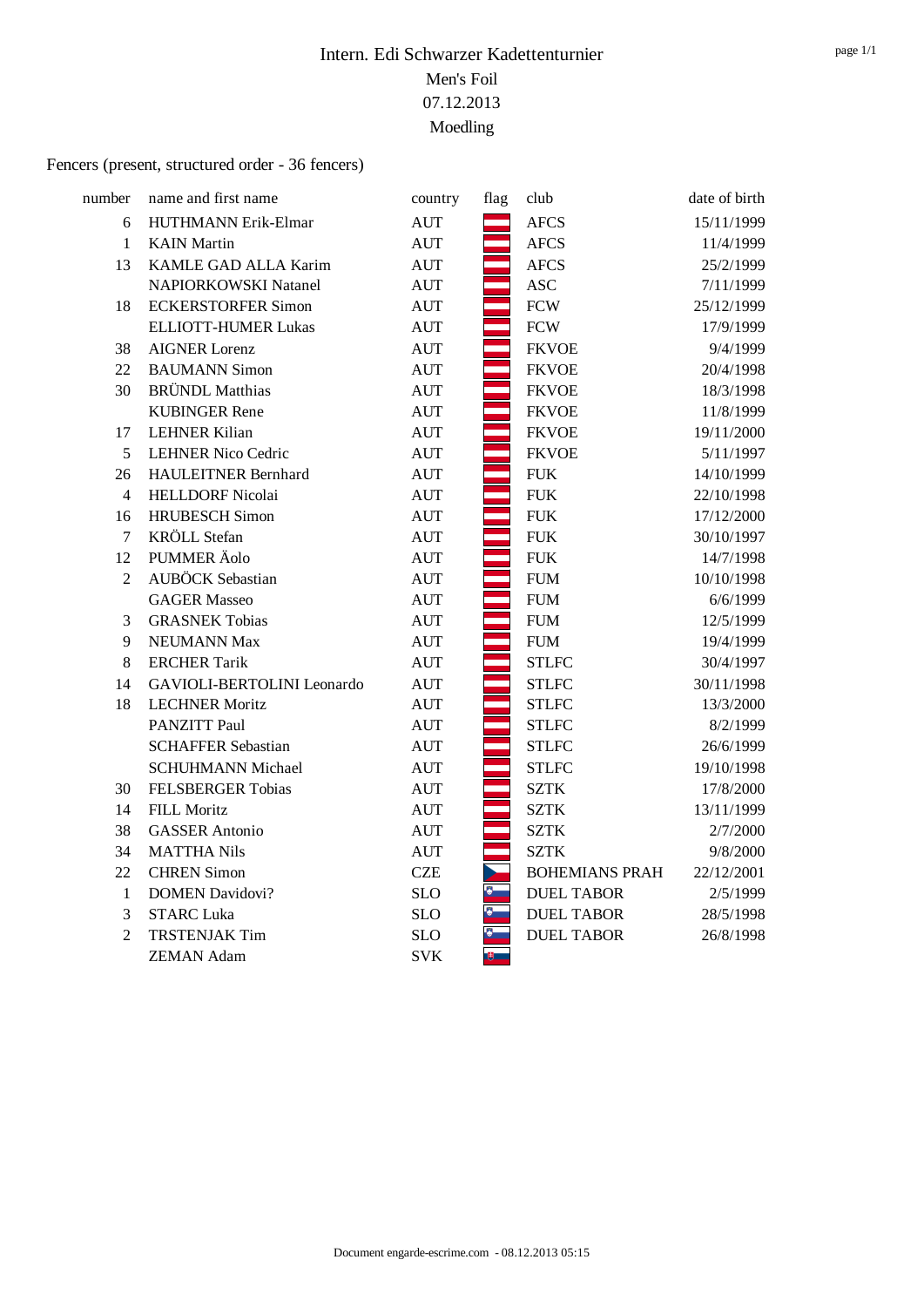#### Formula of the competition

36 fencers

2 poules: rounds

Round No 1 36 fencers 6 poules of 6 Separation by : countries, clubs 36 qualifiers

Round No 2 36 fencers 6 poules of 6 Separation by : countries, clubs 28 qualifiers

Qualification at the end of the poules on 2 rounds Ranking at the end of the poules on 2 rounds

\_\_\_\_\_\_\_\_\_\_\_\_\_\_\_\_\_\_\_\_\_\_\_\_\_\_\_\_\_\_\_\_\_

Direct elimination : 28 fencers

Direct elimination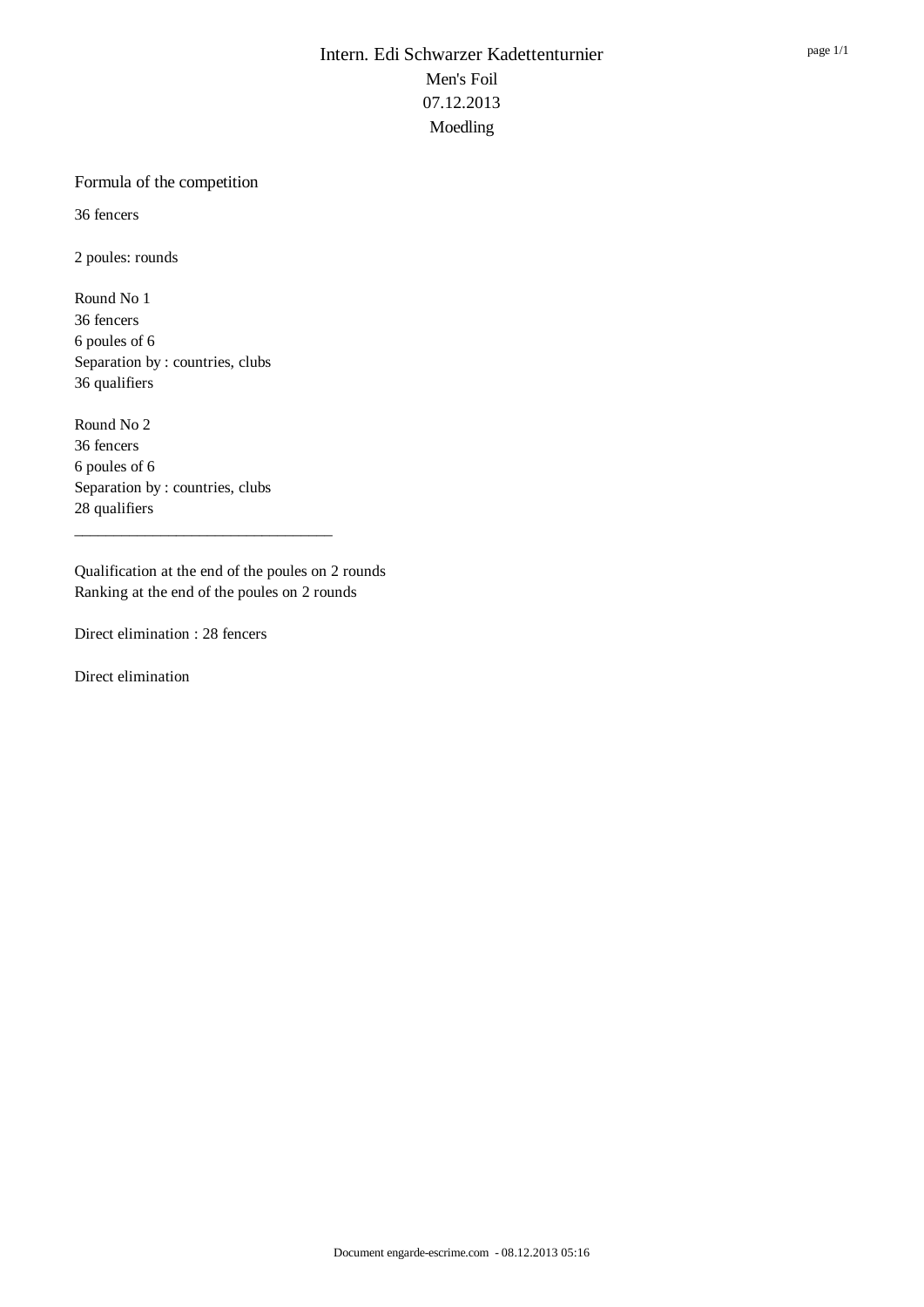Poules, round No 1

Poule No 1 9:35 piste No 7 Referee: PALABIYIK Cihan TUR

|                                                                 |                          |                                  |                                                                                                                                          | V/M            | ind.                             | HS             | rank                         |
|-----------------------------------------------------------------|--------------------------|----------------------------------|------------------------------------------------------------------------------------------------------------------------------------------|----------------|----------------------------------|----------------|------------------------------|
| PUMMER Äolo                                                     | <b>AUT</b>               | <b>FUK</b>                       | V<br>V<br>V<br>$\mathbf V$<br>4                                                                                                          | 0.800          | 11                               | 24             | 2                            |
| <b>PANZITT Paul</b>                                             | <b>AUT</b>               | <b>STLFC</b>                     | $\overline{2}$<br>$\boldsymbol{0}$<br>$\mathbf V$<br>$\mathbf{1}$<br>1                                                                   | 0.200          | $-14$                            | 9              | $\mathfrak s$                |
| <b>MATTHA Nils</b>                                              | <b>AUT</b>               | <b>SZTK</b>                      | $\overline{V}$<br>3<br>V<br>V<br>$\mathbf{1}$                                                                                            | 0.600          | $\overline{0}$                   | 19             | 3                            |
| HUTHMANN Erik-Elmar                                             | <b>AUT</b>               | <b>AFCS</b>                      | $\overline{4}$<br>$\mathbf{0}$<br>V<br>$\overline{4}$<br>V                                                                               | 0.400          | $\overline{c}$                   | 18             | 4                            |
| <b>DOMEN Davidovi?</b>                                          | <b>SLO</b>               | <b>DUEL TABOR</b>                | $\mathbf{V}$<br>$\mathbf V$<br>V<br>$\mathbf V$<br>V                                                                                     | 1.000          | 19                               | 25             | $\mathbf{1}$                 |
| <b>BAUMANN Simon</b>                                            | <b>AUT</b>               | <b>FKVOE</b>                     | 3<br>3<br>$\boldsymbol{0}$<br>$\mathbf{0}$<br>$\mathbf{1}$                                                                               | 0.000          | $-18$                            | $\tau$         | 6                            |
| Poule No 2 9:35 piste No 8<br>Referee: BRIGOLA Peter AUT SZTK   |                          |                                  |                                                                                                                                          |                |                                  |                |                              |
|                                                                 |                          |                                  |                                                                                                                                          | V/M            | ind.                             |                | HS rank                      |
| <b>NEUMANN Max</b>                                              | <b>AUT</b>               | <b>FUM</b>                       | $\overline{2}$<br>$\mathbf V$<br>1<br>$\boldsymbol{0}$<br>V                                                                              | 0.400          | $-3$                             | 13             | $\overline{4}$               |
| <b>HAULEITNER Bernhard</b>                                      | <b>AUT</b>               | <b>FUK</b>                       | 3<br>$\mathbf{V}$<br>V<br>$\mathbf{2}$<br>$\mathbf V$<br><b>Contract</b>                                                                 | 0.600          | 5                                | 20             | 3                            |
| <b>ZEMAN Adam</b>                                               | <b>SVK</b>               |                                  | V<br>$\mathbf V$<br>$\overline{4}$<br>V<br>$\mathbf V$                                                                                   | 0.800          | 14                               | 24             | $\overline{c}$               |
| <b>KAIN</b> Martin                                              | <b>AUT</b>               | <b>AFCS</b>                      | $\mathbf V$<br>V<br>V<br>V<br>$\mathbf V$                                                                                                | 1.000          | 17                               | 25             | $\mathbf{1}$                 |
| <b>LEHNER Kilian</b>                                            | <b>AUT</b>               | <b>FKVOE</b>                     | $\overline{2}$<br>$\mathbf V$<br>$\boldsymbol{0}$<br>$\mathbf{1}$<br>2                                                                   | 0.200          | $-11$                            | 10             | 5                            |
| <b>SCHAFFER Sebastian</b>                                       | <b>AUT</b>               | <b>STLFC</b>                     | $\mathbf{0}$<br>$\boldsymbol{0}$<br>1<br>1<br>1                                                                                          | 0.000          | $-22$                            | 3              | 6                            |
| Poule No 3 9:35 piste No 9<br>Referee: LEITNER Barbara AUT AFCS |                          |                                  |                                                                                                                                          |                |                                  |                |                              |
|                                                                 |                          |                                  |                                                                                                                                          | V/M            | ind.                             | <b>HS</b>      | rank                         |
| FELSBERGER Tobias                                               | <b>AUT</b>               | <b>SZTK</b>                      | $\overline{2}$<br>$\mathbf V$<br>V<br>$\mathbf V$<br>3                                                                                   | 0.600          | 6                                | 20             | 3                            |
| <b>HRUBESCH</b> Simon                                           | <b>AUT</b>               | <b>FUK</b>                       | $\mathbf{V}$<br>V <sub>4</sub><br>$\mathbf V$<br>$\mathbf V$<br>$\overline{2}$                                                           | 0.800          | 7                                | 21             | $\sqrt{2}$                   |
| <b>ERCHER Tarik</b>                                             | <b>AUT</b>               | <b>STLFC</b>                     | $\mathbf V$<br>$\mathbf V$<br>$\overline{4}$<br>3<br>$\overline{2}$                                                                      | 0.400          | $\overline{4}$                   | 19             | $\overline{\mathcal{A}}$     |
| <b>KUBINGER Rene</b>                                            | <b>AUT</b>               | <b>FKVOE</b>                     | $\mathbf{1}$<br>$\mathbf{1}$<br>$\boldsymbol{0}$<br>3<br>$\overline{0}$                                                                  | 0.000          | $-20$                            | 5              | 6                            |
| <b>NAPIORKOWSKI Natanel</b>                                     | <b>AUT</b>               | <b>ASC</b>                       | $\mathfrak{Z}$<br>$\mathbf{1}$<br>V<br>$\overline{0}$<br>$\mathbf{0}$                                                                    | 0.200          | $-12$                            | 9              | 5                            |
| <b>AUBÖCK</b> Sebastian                                         | <b>AUT</b>               | <b>FUM</b>                       | $\mathbf{V}$<br>$\overline{\mathsf{V}}$<br>$\mathbf{V}$<br>V<br>V                                                                        | 1.000          | 15                               | 25             | $\mathbf{1}$                 |
| Poule No 4 9:35 piste No 10                                     |                          |                                  |                                                                                                                                          |                |                                  |                |                              |
| Referee: LANGE Robert GER                                       |                          |                                  |                                                                                                                                          |                |                                  |                |                              |
|                                                                 |                          |                                  |                                                                                                                                          | V/M            | ind.                             |                | HS rank                      |
| <b>LEHNER Nico Cedric</b>                                       | <b>AUT</b>               | <b>FKVOE</b>                     | 3<br>V<br>$\boldsymbol{0}$<br>V<br>1<br>$\overline{3}$<br>$\overline{\mathbf{V}}$<br>V4<br>$\mathbf{0}$<br>$\mathbf V$<br><b>College</b> | 0.400          | $-4$                             | 14             | 5                            |
| <b>TRSTENJAK Tim</b><br><b>GASSER</b> Antonio                   | <b>SLO</b><br><b>AUT</b> | <b>DUEL TABOR</b><br><b>SZTK</b> | $\overline{3}$<br>$\mathbf V$<br>$\mathbf V$<br>$\mathbf V$<br>$\overline{4}$                                                            | 0.600<br>0.600 | $\overline{2}$<br>$\overline{4}$ | 17<br>22       | $\overline{4}$<br>$\sqrt{2}$ |
| KAMLE GAD ALLA Karim                                            | <b>AUT</b>               | <b>AFCS</b>                      | $\overline{2}$<br>V<br>$\overline{2}$<br>$\mathbf V$<br>V                                                                                | 0.600          | 4                                | 19             | 3                            |
| <b>LECHNER Moritz</b>                                           | <b>AUT</b>               | <b>STLFC</b>                     | V<br>V<br>V<br>V<br>4                                                                                                                    | 0.800          | 16                               | 24             | $\mathbf{1}$                 |
| ELLIOTT-HUMER Lukas                                             | <b>AUT</b>               | <b>FCW</b>                       | $\overline{0}$<br>$\begin{array}{c c} 0 \end{array}$<br>$\mathbf{1}$<br>$\mathbf{1}$<br>$\mathbf{1}$                                     | 0.000          | $-22$                            | 3              | 6                            |
| Poule No 5 9:35 piste No 11                                     |                          |                                  |                                                                                                                                          |                |                                  |                |                              |
| Referee: OPRZEDEK Max AUT FUM                                   |                          |                                  |                                                                                                                                          |                |                                  |                |                              |
|                                                                 |                          |                                  |                                                                                                                                          | V/M            | ind.                             |                | HS rank                      |
| <b>HELLDORF Nicolai</b>                                         | <b>AUT</b>               | <b>FUK</b>                       | V<br>V<br>V<br>V<br>V                                                                                                                    | 1.000          | 21                               | 25             | 1                            |
| <b>GAGER Masseo</b>                                             | <b>AUT</b>               | <b>FUM</b>                       | $\boldsymbol{0}$<br>$\mathbf{1}$<br>1<br>$\Omega$<br>$\overline{0}$                                                                      | 0.000          | $-23$                            | $\overline{c}$ | 6                            |
| GAVIOLI-BERTOLINI Leonardo                                      | <b>AUT</b>               | <b>STLFC</b>                     | 3<br>V<br>$\overline{c}$<br>V<br>$\mathfrak{Z}$                                                                                          | 0.400          | 3                                | 18             | $\overline{4}$               |
| <b>STARC Luka</b>                                               | <b>SLO</b>               | <b>DUEL TABOR</b>                | $\overline{2}$<br>V<br>V<br>V<br>$\mathbf V$                                                                                             | 0.800          | 10                               | 22             | $\overline{c}$               |
| <b>BRÜNDL</b> Matthias                                          | <b>AUT</b>               | <b>FKVOE</b>                     | $\mathbf V$<br>$\theta$<br>$\boldsymbol{0}$<br>$\mathbf{0}$<br>$\overline{0}$                                                            | 0.200          | $-16$                            | 5              | 5                            |
| <b>ECKERSTORFER Simon</b>                                       | <b>AUT</b>               | <b>FCW</b>                       | $\mathbf{V}$<br>$\mathbf V$<br>3<br>$\mathbf V$<br>$\overline{0}$                                                                        | 0.600          | 5                                | 18             | 3                            |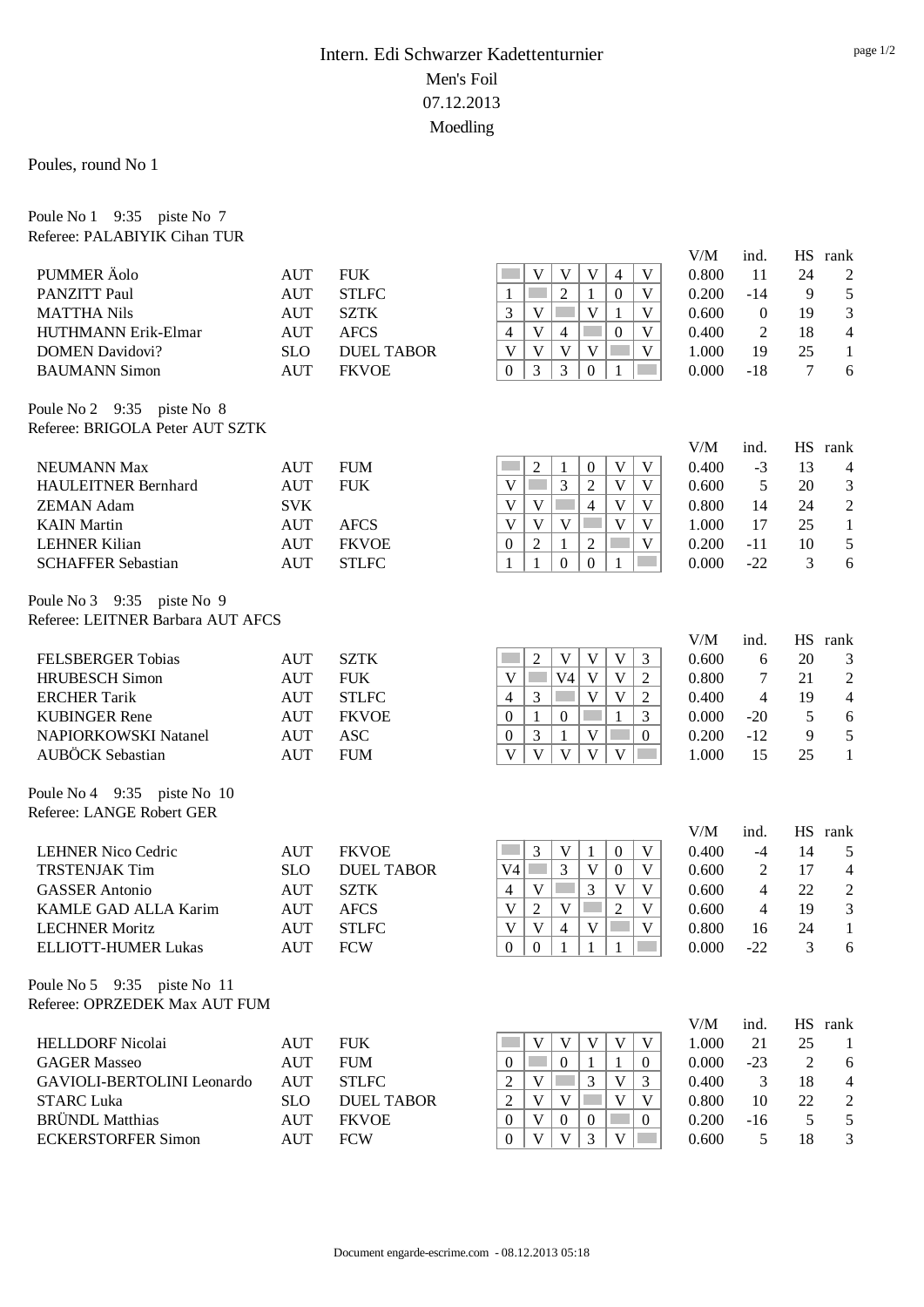Poules, round No 1

Poule No 6 9:35 piste No 12 Referee: CETINSKI Aljosa SLO DUEL TABOR

|                          |     |                        |              |                |  |          |          | V/M   | ind.  | НS | rank           |
|--------------------------|-----|------------------------|--------------|----------------|--|----------|----------|-------|-------|----|----------------|
| <b>SCHUHMANN Michael</b> | AUT | <b>STLFC</b>           |              |                |  | $\Omega$ | $\theta$ | 0.000 | -18   |    | 6              |
| <b>CHREN Simon</b>       | CZE | <b>BOHEMIANS PRAHA</b> | $\mathbf{V}$ |                |  |          |          | 0.800 | 11    | 22 |                |
| <b>FILL Moritz</b>       | AUT | SZTK                   |              | $\overline{4}$ |  |          | V        | 0.600 | Q     | 22 | 3              |
| <b>AIGNER Lorenz</b>     | AUT | <b>FKVOE</b>           |              |                |  |          |          | 0.200 | $-14$ | 10 |                |
| KRÖLL Stefan             | AUT | <b>FUK</b>             |              |                |  |          |          | 0.600 |       | 19 | 4              |
| <b>GRASNEK Tobias</b>    | AUT | <b>FUM</b>             |              |                |  |          |          | 0.800 |       | 20 | $\overline{c}$ |
|                          |     |                        |              |                |  |          |          |       |       |    |                |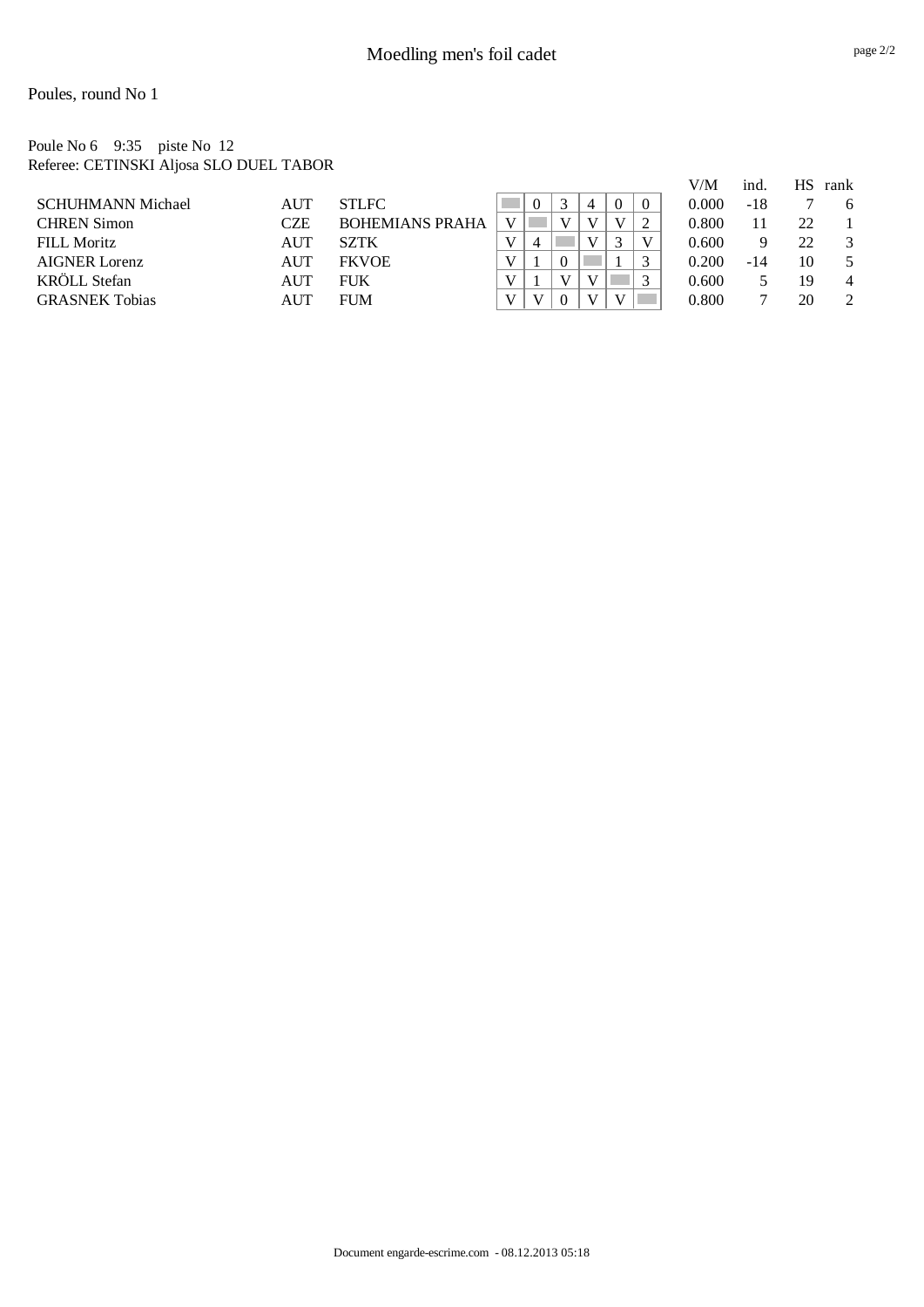# Ranking of poules, round No 1 (ordered by ranking - 36 fencers)

| ranking                 | name and first name         | country            | V/M   | indicator        | <b>HS</b>      | group     |
|-------------------------|-----------------------------|--------------------|-------|------------------|----------------|-----------|
| $\mathbf{1}$            | <b>HELLDORF Nicolai</b>     | <b>AUT</b>         | 1.000 | 21               | 25             | qualifier |
| $\overline{2}$          | <b>DOMEN Davidovi?</b>      | <b>SLO</b>         | 1.000 | 19               | 25             | qualifier |
| $\overline{3}$          | <b>KAIN</b> Martin          | <b>AUT</b>         | 1.000 | 17               | 25             | qualifier |
| $\overline{\mathbf{4}}$ | <b>AUBÖCK</b> Sebastian     | AUT                | 1.000 | 15               | 25             | qualifier |
| 5                       | <b>LECHNER Moritz</b>       | AUT                | 0.800 | 16               | 24             | qualifier |
| 6                       | <b>ZEMAN Adam</b>           | <b>SVK</b>         | 0.800 | 14               | 24             | qualifier |
| $\overline{7}$          | PUMMER Äolo                 | <b>AUT</b>         | 0.800 | 11               | 24             | qualifier |
| 8                       | <b>CHREN Simon</b>          | <b>CZE</b>         | 0.800 | 11               | 22             | qualifier |
| 9                       | <b>STARC Luka</b>           | <b>SLO</b>         | 0.800 | 10               | 22             | qualifier |
| 10                      | <b>HRUBESCH Simon</b>       | <b>AUT</b>         | 0.800 | $\tau$           | 21             | qualifier |
| 11                      | <b>GRASNEK Tobias</b>       | <b>AUT</b>         | 0.800 | $\boldsymbol{7}$ | 20             | qualifier |
| 12                      | <b>FILL Moritz</b>          | $\mathop{\rm AUT}$ | 0.600 | 9                | 22             | qualifier |
| 13                      | <b>FELSBERGER Tobias</b>    | <b>AUT</b>         | 0.600 | 6                | 20             | qualifier |
| 14                      | <b>HAULEITNER Bernhard</b>  | <b>AUT</b>         | 0.600 | 5                | 20             | qualifier |
| 15                      | <b>KRÖLL</b> Stefan         | <b>AUT</b>         | 0.600 | 5                | 19             | qualifier |
| 16                      | <b>ECKERSTORFER Simon</b>   | <b>AUT</b>         | 0.600 | 5                | 18             | qualifier |
| 17                      | <b>GASSER</b> Antonio       | <b>AUT</b>         | 0.600 | $\overline{4}$   | 22             | qualifier |
| 18                      | KAMLE GAD ALLA Karim        | <b>AUT</b>         | 0.600 | $\overline{4}$   | 19             | qualifier |
| 19                      | <b>TRSTENJAK Tim</b>        | <b>SLO</b>         | 0.600 | $\overline{c}$   | 17             | qualifier |
| 20                      | <b>MATTHA Nils</b>          | <b>AUT</b>         | 0.600 | $\boldsymbol{0}$ | 19             | qualifier |
| 21                      | <b>ERCHER Tarik</b>         | <b>AUT</b>         | 0.400 | $\overline{4}$   | 19             | qualifier |
| 22                      | GAVIOLI-BERTOLINI Leonardo  | <b>AUT</b>         | 0.400 | 3                | 18             | qualifier |
| 23                      | HUTHMANN Erik-Elmar         | <b>AUT</b>         | 0.400 | $\overline{2}$   | 18             | qualifier |
| 24                      | NEUMANN Max                 | <b>AUT</b>         | 0.400 | $-3$             | 13             | qualifier |
| 25                      | <b>LEHNER Nico Cedric</b>   | <b>AUT</b>         | 0.400 | $-4$             | 14             | qualifier |
| 26                      | <b>LEHNER Kilian</b>        | <b>AUT</b>         | 0.200 | $-11$            | 10             | qualifier |
| 27                      | <b>NAPIORKOWSKI Natanel</b> | <b>AUT</b>         | 0.200 | $-12$            | 9              | qualifier |
| 28                      | <b>AIGNER Lorenz</b>        | <b>AUT</b>         | 0.200 | $-14$            | 10             | qualifier |
| 29                      | <b>PANZITT Paul</b>         | <b>AUT</b>         | 0.200 | $-14$            | 9              | qualifier |
| 30                      | <b>BRÜNDL</b> Matthias      | <b>AUT</b>         | 0.200 | $-16$            | 5              | qualifier |
| 31                      | <b>BAUMANN Simon</b>        | <b>AUT</b>         | 0.000 | $-18$            | $\tau$         | qualifier |
| 31                      | <b>SCHUHMANN Michael</b>    | <b>AUT</b>         | 0.000 | $-18$            | $\tau$         | qualifier |
| 33                      | <b>KUBINGER Rene</b>        | <b>AUT</b>         | 0.000 | $-20$            | 5              | qualifier |
| 34                      | <b>ELLIOTT-HUMER Lukas</b>  | <b>AUT</b>         | 0.000 | $-22$            | 3              | qualifier |
| 34                      | <b>SCHAFFER Sebastian</b>   | <b>AUT</b>         | 0.000 | $-22$            | 3              | qualifier |
| 36                      | <b>GAGER Masseo</b>         | <b>AUT</b>         | 0.000 | $-23$            | $\overline{2}$ | qualifier |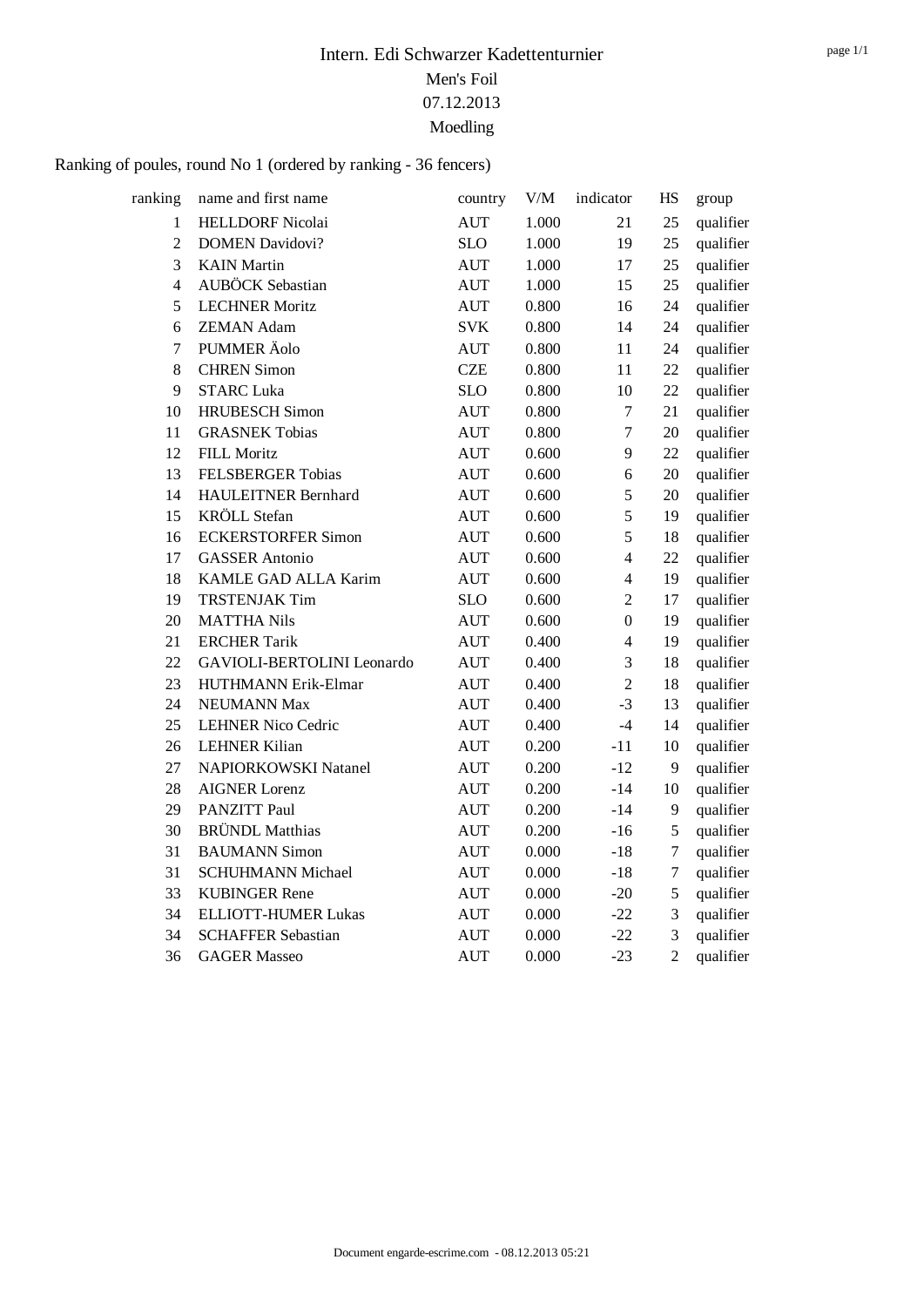Poules, round No 2

Poule No 1 11:20 piste No 7

| Referee: LEITNER Barbara AUT AFCS                       |            |                       |                                                                                       |       |                |                |                  |
|---------------------------------------------------------|------------|-----------------------|---------------------------------------------------------------------------------------|-------|----------------|----------------|------------------|
|                                                         |            |                       |                                                                                       | V/M   | ind.           | HS             | rank             |
| <b>BRÜNDL</b> Matthias                                  | <b>AUT</b> | <b>FKVOE</b>          | $\mathbf{2}$<br>V<br>$\boldsymbol{0}$<br>1<br>1                                       | 0.200 | $-11$          | 9              | 5                |
| <b>FILL Moritz</b>                                      | <b>AUT</b> | <b>SZTK</b>           | V <sub>4</sub><br>V<br>$\mathbf{V}$<br>V<br>$\overline{2}$                            | 0.800 | 9              | 21             | $\overline{2}$   |
| KAMLE GAD ALLA Karim                                    | <b>AUT</b> | <b>AFCS</b>           | $\overline{3}$<br>$\mathbf{V}$<br>V<br>3<br>$\mathbf V$                               | 0.600 | 7              | 21             | 3                |
| <b>HELLDORF Nicolai</b>                                 | <b>AUT</b> | <b>FUK</b>            | $\overline{3}$<br>$\overline{\mathbf{V}}$<br>V<br>$\mathbf V$<br>V                    | 0.800 | 15             | 23             | $\mathbf{1}$     |
| <b>SCHAFFER Sebastian</b>                               | <b>AUT</b> | <b>STLFC</b>          | $\boldsymbol{0}$<br>1<br>$\boldsymbol{0}$<br>1<br>$\overline{0}$                      | 0.000 | $-23$          | $\overline{2}$ | 6                |
| <b>NEUMANN Max</b>                                      | <b>AUT</b> | <b>FUM</b>            | $\mathbf{V}$<br>$\mathbf{V}$<br>$\overline{2}$<br>$\mathbf V$<br>$\Omega$             | 0.600 | 3              | 17             | $\overline{4}$   |
| Poule No $2 \quad 11:20$ piste No 8                     |            |                       |                                                                                       |       |                |                |                  |
| Referee: PALABIYIK Cihan TUR                            |            |                       |                                                                                       |       |                |                |                  |
|                                                         |            |                       |                                                                                       | V/M   | ind.           |                | HS rank          |
| <b>FELSBERGER Tobias</b>                                | <b>AUT</b> | <b>SZTK</b>           | V<br>V<br>$\overline{4}$<br>$\overline{4}$<br>V                                       | 0.600 | 9              | 23             | $\boldsymbol{2}$ |
| <b>LEHNER Kilian</b>                                    | <b>AUT</b> | <b>FKVOE</b>          | $\mathbf{V}$<br>V<br><b>College</b><br>$\boldsymbol{0}$<br>V<br>$\overline{0}$        | 0.600 | $-3$           | 15             | $\overline{4}$   |
| <b>ELLIOTT-HUMER Lukas</b>                              | <b>AUT</b> | <b>FCW</b>            | $\overline{2}$<br>2<br>$\boldsymbol{0}$<br>$\overline{0}$<br>$\overline{0}$           | 0.000 | $-21$          | $\overline{4}$ | 6                |
| <b>HRUBESCH Simon</b>                                   | <b>AUT</b> | <b>FUK</b>            | $\mathbf{V}$<br>$\overline{4}$<br>$\mathbf V$<br>$\boldsymbol{0}$<br>V                | 0.600 | $-1$           | 19             | 3                |
| <b>DOMEN Davidovi?</b>                                  | <b>SLO</b> | <b>DUEL TABOR</b>     | $\mathbf{V}$<br>$\mathbf V$<br>$\mathbf{V}$<br>V<br>V                                 | 1.000 | 20             | 25             | $\mathbf{1}$     |
| GAVIOLI-BERTOLINI Leonardo                              | <b>AUT</b> | <b>STLFC</b>          | $\overline{\mathbf{V}}$<br>$\overline{2}$<br>$\overline{4}$<br>$\overline{4}$<br>1    | 0.200 | $-4$           | 16             | 5                |
| Poule No $3 \quad 11:20$ piste No 9                     |            |                       |                                                                                       |       |                |                |                  |
| Referee: LANGE Robert GER                               |            |                       |                                                                                       |       |                |                |                  |
|                                                         |            |                       |                                                                                       | V/M   | ind.           |                | HS rank          |
| <b>GASSER</b> Antonio                                   | <b>AUT</b> | <b>SZTK</b>           | $\overline{4}$<br>3<br>V <sub>4</sub><br>$\mathbf{0}$<br>1                            | 0.200 | $-9$           | 12             | 5                |
| <b>TRSTENJAK Tim</b>                                    | <b>SLO</b> | <b>DUEL TABOR</b>     | V <sub>3</sub><br>V<br><b>College</b><br>V<br>$\mathbf{1}$<br>3                       | 0.600 | $\mathbf{1}$   | 17             | $\overline{4}$   |
| <b>LEHNER Nico Cedric</b>                               | <b>AUT</b> | <b>FKVOE</b>          | $\overline{2}$<br>V<br>V<br>$\overline{4}$<br>V                                       | 0.600 | $\tau$         | 21             | $\sqrt{2}$       |
| <b>GAGER Masseo</b>                                     | <b>AUT</b> | <b>FUM</b>            | $\overline{2}$<br>$\boldsymbol{0}$<br>3<br>$\mathbf{1}$<br>$\mathbf{0}$               | 0.000 | $-18$          | 6              | 6                |
| <b>KAIN</b> Martin                                      | <b>AUT</b> | <b>AFCS</b>           | V <sub>3</sub><br>$\mathbf V$<br>V<br>V<br>V                                          | 1.000 | 17             | 23             | $\mathbf{1}$     |
| <b>SCHUHMANN Michael</b>                                | <b>AUT</b> | <b>STLFC</b>          | V<br>V<br>3<br>V<br>1                                                                 | 0.600 | 2              | 19             | 3                |
| Poule No 4 11:20 piste No 10                            |            |                       |                                                                                       |       |                |                |                  |
| Referee: BRIGOLA Peter AUT SZTK                         |            |                       |                                                                                       |       |                |                |                  |
|                                                         |            |                       |                                                                                       | V/M   | ind.           |                | HS rank          |
| <b>BAUMANN</b> Simon                                    | <b>AUT</b> | <b>FKVOE</b>          | $\mathbf{1}$<br>$\overline{2}$<br>$\boldsymbol{0}$<br>$\overline{2}$<br>1             | 0.000 | $-19$          | 6              | 6                |
| <b>STARC Luka</b>                                       | <b>SLO</b> | <b>DUEL TABOR</b>     | $\overline{2}$<br>V<br>$\mathbf V$<br>$\overline{4}$<br><b>College</b><br>V           | 0.600 | 8              | 21             | 3                |
| <b>ERCHER Tarik</b>                                     | <b>AUT</b> | <b>STLFC</b>          | $\mathcal{L}^{\text{max}}$<br>V<br>$\mathbf{1}$<br>$\overline{4}$<br>$\mathbf V$<br>1 | 0.400 | $-3$           | 16             | $\overline{4}$   |
| <b>AUBÖCK</b> Sebastian                                 | <b>AUT</b> | <b>FUM</b>            | $\mathbf V$<br>$\mathbf{V}$<br>V<br>$\mathbf V$<br>$\mathbf V$                        | 1.000 | 17             | 25             | $\mathbf{1}$     |
| HAULEITNER Bernhard                                     | <b>AUT</b> | <b>FUK</b>            | $V$ $V$ $V$ $2$<br>$\mid$ V                                                           | 0.800 | $\overline{5}$ | 22             | $\overline{2}$   |
| NAPIORKOWSKI Natanel                                    | <b>AUT</b> | <b>ASC</b>            | $\overline{2}$<br>3<br>$\overline{2}$<br>V<br>2                                       | 0.200 | $-8$           | 14             | 5                |
| Poule No $5 \quad 11:20 \quad \text{piste No} \quad 11$ |            |                       |                                                                                       |       |                |                |                  |
| Referee: OPRZEDEK Max AUT FUM                           |            |                       |                                                                                       |       |                |                |                  |
|                                                         |            |                       |                                                                                       | V/M   | ind.           |                | HS rank          |
| <b>LECHNER Moritz</b>                                   | <b>AUT</b> | <b>STLFC</b>          | V<br>V<br>V<br>V<br>4                                                                 | 0.800 | 15             | 24             | 1                |
| <b>KRÖLL</b> Stefan                                     | <b>AUT</b> | <b>FUK</b>            | $\mathbf V$<br>V<br>$\overline{4}$<br>V<br>1                                          | 0.600 | 5              | 20             | $\overline{4}$   |
| <b>MATTHA Nils</b>                                      | <b>AUT</b> | <b>SZTK</b>           | $\overline{4}$<br>$\boldsymbol{0}$<br>$\overline{0}$<br>V<br>1                        | 0.200 | $-10$          | 10             | 5                |
| HUTHMANN Erik-Elmar                                     | <b>AUT</b> | <b>AFCS</b>           | V<br>V<br>V<br>V<br>1                                                                 | 0.800 | $\mathbf{1}$   | 21             | $\boldsymbol{2}$ |
| <b>CHREN Simon</b>                                      | <b>CZE</b> | <b>BOHEMIANS PRAH</b> | V<br>$\mathfrak{Z}$<br>V<br>V<br>$\overline{4}$                                       | 0.600 | 8              | 22             | 3                |
| <b>KUBINGER Rene</b>                                    | <b>AUT</b> | <b>FKVOE</b>          | $\mathfrak{2}$<br>3<br>$\mathbf{0}$<br>1<br>$\overline{0}$                            | 0.000 | $-19$          | 6              | 6                |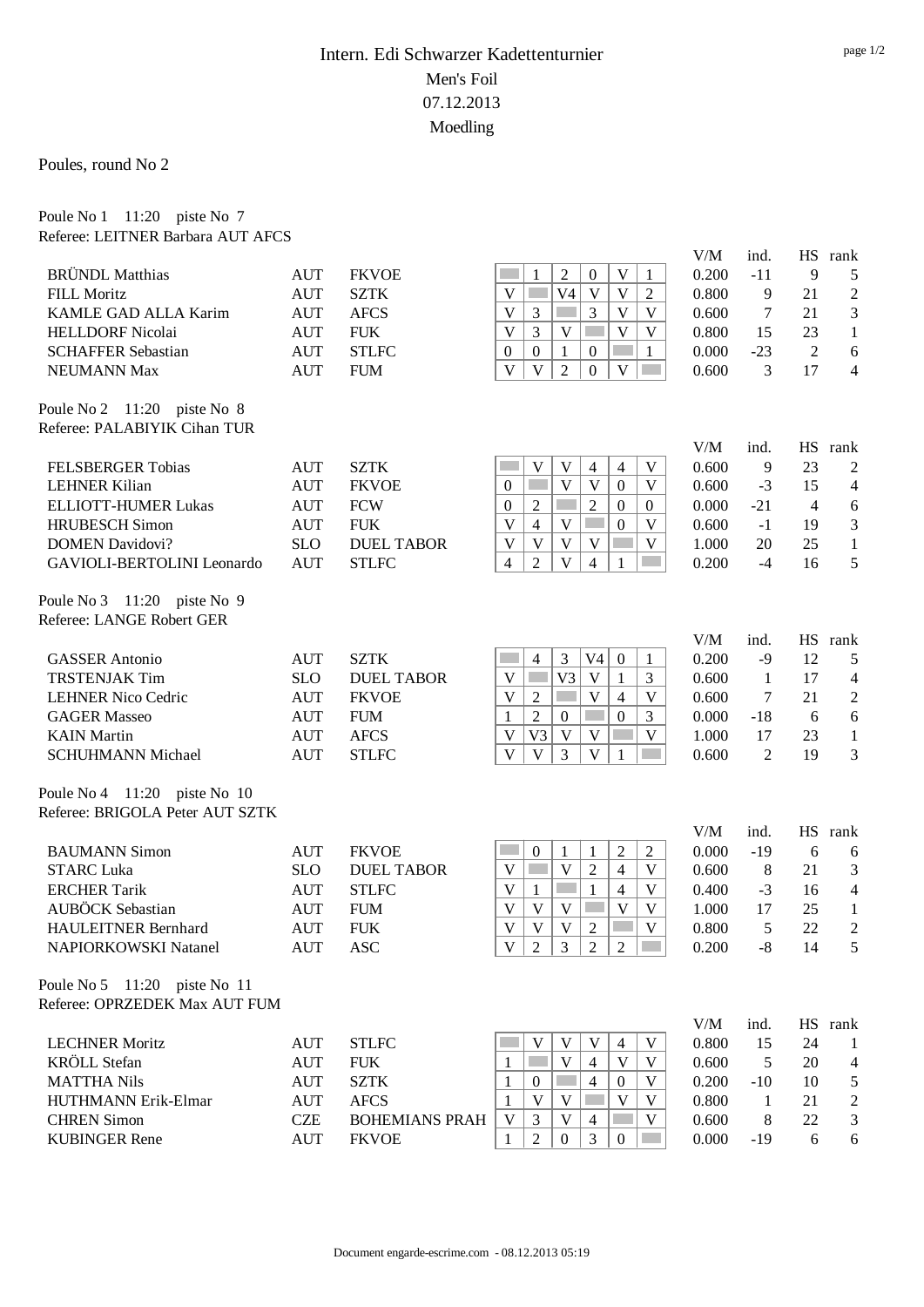Poules, round No 2

Poule No 6 11:20 piste No 12 Referee: CETINSKI Aljosa SLO DUEL TABOR

|                           |            |              |  |              |          |  | V/M   | ind. | НS | rank |
|---------------------------|------------|--------------|--|--------------|----------|--|-------|------|----|------|
| <b>AIGNER Lorenz</b>      | AUT        | <b>FKVOE</b> |  |              |          |  | 0.000 | -18  |    | 6    |
| <b>ECKERSTORFER Simon</b> | <b>AUT</b> | <b>FCW</b>   |  |              | $\Omega$ |  | 0.600 | $-2$ | 15 |      |
| <b>GRASNEK Tobias</b>     | <b>AUT</b> | <b>FUM</b>   |  | ◠            |          |  | 0.400 | $-3$ |    | 4    |
| PUMMER Äolo               | AUT        | <b>FUK</b>   |  |              |          |  | 0.800 |      | 22 | 2    |
| <b>PANZITT Paul</b>       | AUT        | <b>STLFC</b> |  | ⌒            |          |  | 0.400 | -4   | 16 |      |
| <b>ZEMAN Adam</b>         | <b>SVK</b> |              |  | $\mathbf{V}$ | Δ        |  | 0.800 | 16   | 24 |      |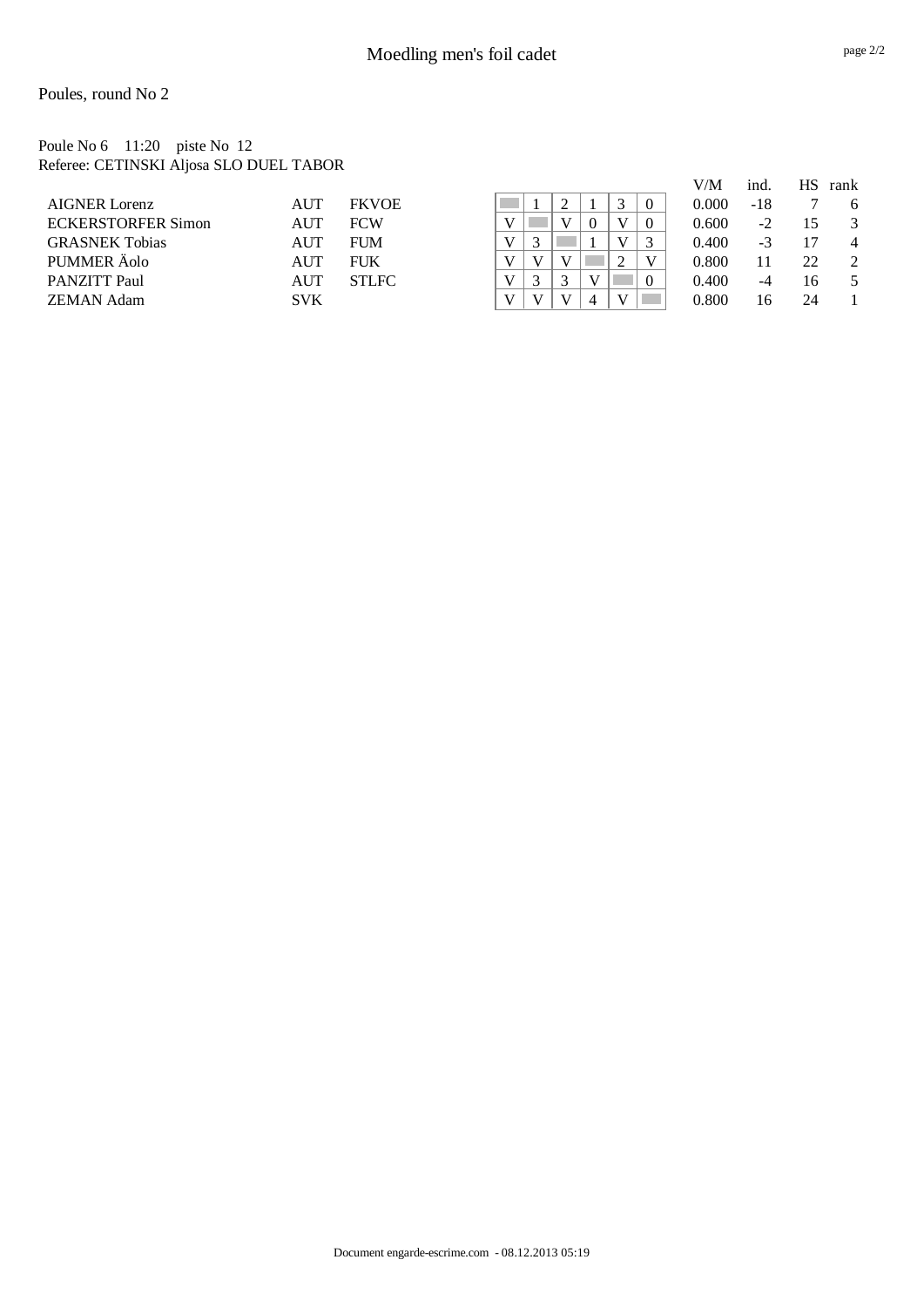# Ranking of poules, round No 2 (ordered by ranking - 36 fencers)

| ranking        | name and first name               | country    | V/M   | indicator        | <b>HS</b> | group      |
|----------------|-----------------------------------|------------|-------|------------------|-----------|------------|
| 1              | <b>DOMEN Davidovi?</b>            | <b>SLO</b> | 1.000 | 39               | 50        | qualifier  |
| $\overline{2}$ | <b>KAIN</b> Martin                | <b>AUT</b> | 1.000 | 34               | 48        | qualifier  |
| $\overline{3}$ | AUBÖCK Sebastian                  | <b>AUT</b> | 1.000 | 32               | 50        | qualifier  |
| $\overline{4}$ | <b>HELLDORF Nicolai</b>           | <b>AUT</b> | 0.900 | 36               | 48        | qualifier  |
| 5              | <b>LECHNER Moritz</b>             | <b>AUT</b> | 0.800 | 31               | 48        | qualifier  |
| 6              | <b>ZEMAN Adam</b>                 | <b>SVK</b> | 0.800 | 30               | 48        | qualifier  |
| $\overline{7}$ | PUMMER Äolo                       | <b>AUT</b> | 0.800 | 22               | 46        | qualifier  |
| $8\,$          | <b>CHREN Simon</b>                | <b>CZE</b> | 0.700 | 19               | 44        | qualifier  |
| 9              | <b>FILL Moritz</b>                | <b>AUT</b> | 0.700 | 18               | 43        | qualifier  |
| 9              | <b>STARC Luka</b>                 | <b>SLO</b> | 0.700 | 18               | 43        | qualifier  |
| 11             | <b>HAULEITNER Bernhard</b>        | <b>AUT</b> | 0.700 | 10               | 42        | qualifier  |
| 12             | <b>HRUBESCH</b> Simon             | <b>AUT</b> | 0.700 | 6                | 40        | qualifier  |
| 13             | <b>FELSBERGER Tobias</b>          | <b>AUT</b> | 0.600 | 15               | 43        | qualifier  |
| 14             | KAMLE GAD ALLA Karim              | <b>AUT</b> | 0.600 | 11               | 40        | qualifier  |
| 15             | <b>KRÖLL</b> Stefan               | <b>AUT</b> | 0.600 | 10               | 39        | qualifier  |
| 16             | <b>GRASNEK Tobias</b>             | <b>AUT</b> | 0.600 | $\overline{4}$   | 37        | qualifier  |
| 17             | HUTHMANN Erik-Elmar               | <b>AUT</b> | 0.600 | 3                | 39        | qualifier  |
| 18             | <b>TRSTENJAK Tim</b>              | <b>SLO</b> | 0.600 | 3                | 34        | qualifier  |
| 19             | <b>ECKERSTORFER Simon</b>         | <b>AUT</b> | 0.600 | 3                | 33        | qualifier  |
| 20             | <b>LEHNER Nico Cedric</b>         | <b>AUT</b> | 0.500 | 3                | 35        | qualifier  |
| 21             | <b>NEUMANN Max</b>                | <b>AUT</b> | 0.500 | $\boldsymbol{0}$ | 30        | qualifier  |
| 22             | <b>ERCHER Tarik</b>               | <b>AUT</b> | 0.400 | $\mathbf{1}$     | 35        | qualifier  |
| 23             | <b>GASSER</b> Antonio             | <b>AUT</b> | 0.400 | $-5$             | 34        | qualifier  |
| 24             | <b>MATTHA Nils</b>                | <b>AUT</b> | 0.400 | $-10$            | 29        | qualifier  |
| 25             | <b>LEHNER Kilian</b>              | <b>AUT</b> | 0.400 | $-14$            | 25        | qualifier  |
| 26             | <b>GAVIOLI-BERTOLINI</b> Leonardo | <b>AUT</b> | 0.300 | $-1$             | 34        | qualifier  |
| 27             | <b>SCHUHMANN Michael</b>          | <b>AUT</b> | 0.300 | $-16$            | 26        | qualifier  |
| 28             | PANZITT Paul                      | <b>AUT</b> | 0.300 | $-18$            | 25        | qualifier  |
| 29             | NAPIORKOWSKI Natanel              | <b>AUT</b> | 0.200 | $-20$            | 23        | eliminated |
| 30             | <b>BRÜNDL</b> Matthias            | <b>AUT</b> | 0.200 | $-27$            | 14        | eliminated |
| 31             | <b>AIGNER Lorenz</b>              | <b>AUT</b> | 0.100 | $-32$            | 17        | eliminated |
| 32             | <b>BAUMANN Simon</b>              | <b>AUT</b> | 0.000 | $-37$            | 13        | eliminated |
| 33             | <b>KUBINGER Rene</b>              | <b>AUT</b> | 0.000 | $-39$            | 11        | eliminated |
| 34             | <b>GAGER Masseo</b>               | <b>AUT</b> | 0.000 | $-41$            | 8         | eliminated |
| 35             | <b>ELLIOTT-HUMER Lukas</b>        | <b>AUT</b> | 0.000 | $-43$            | $\tau$    | eliminated |
| 36             | <b>SCHAFFER Sebastian</b>         | <b>AUT</b> | 0.000 | $-45$            | 5         | eliminated |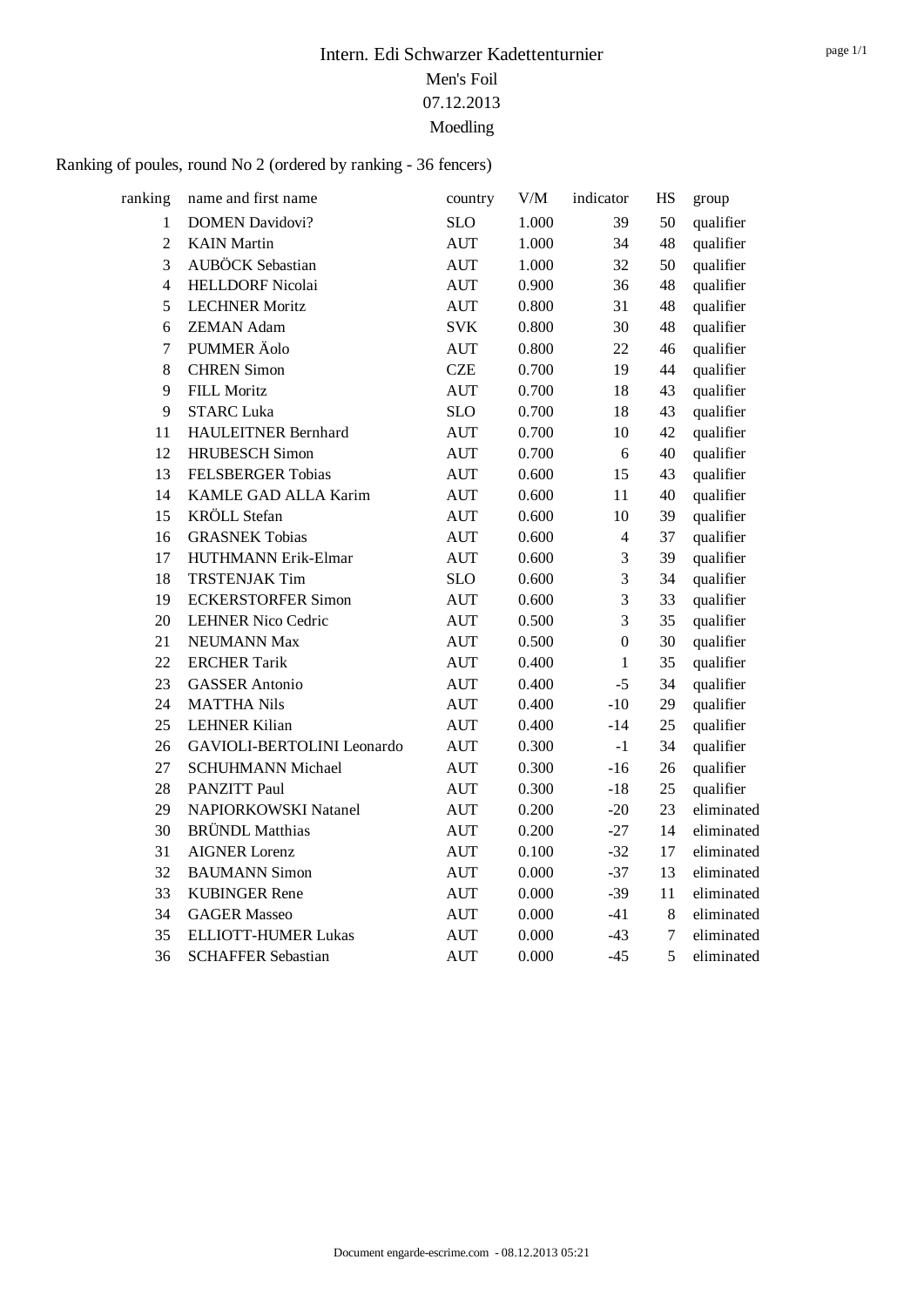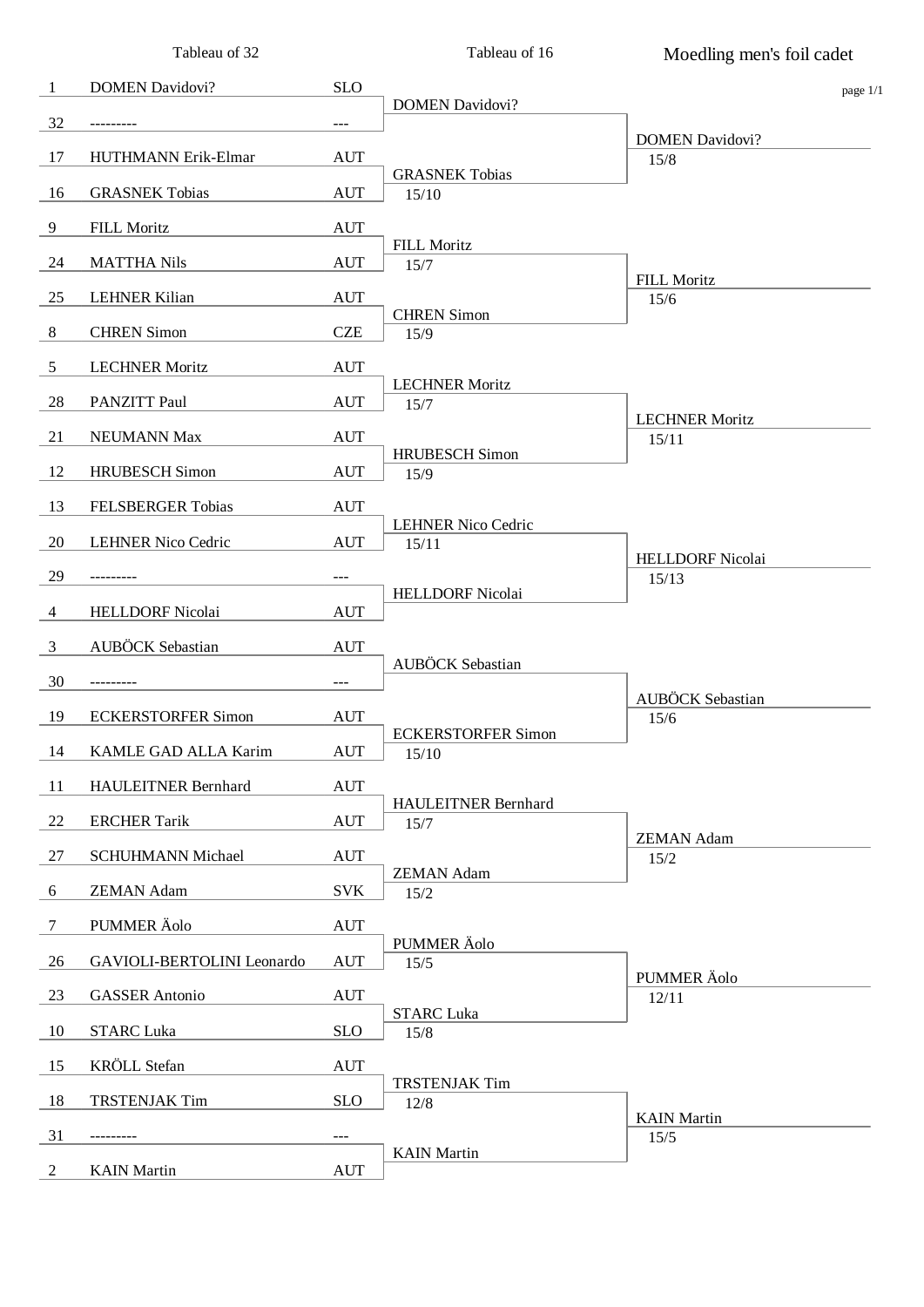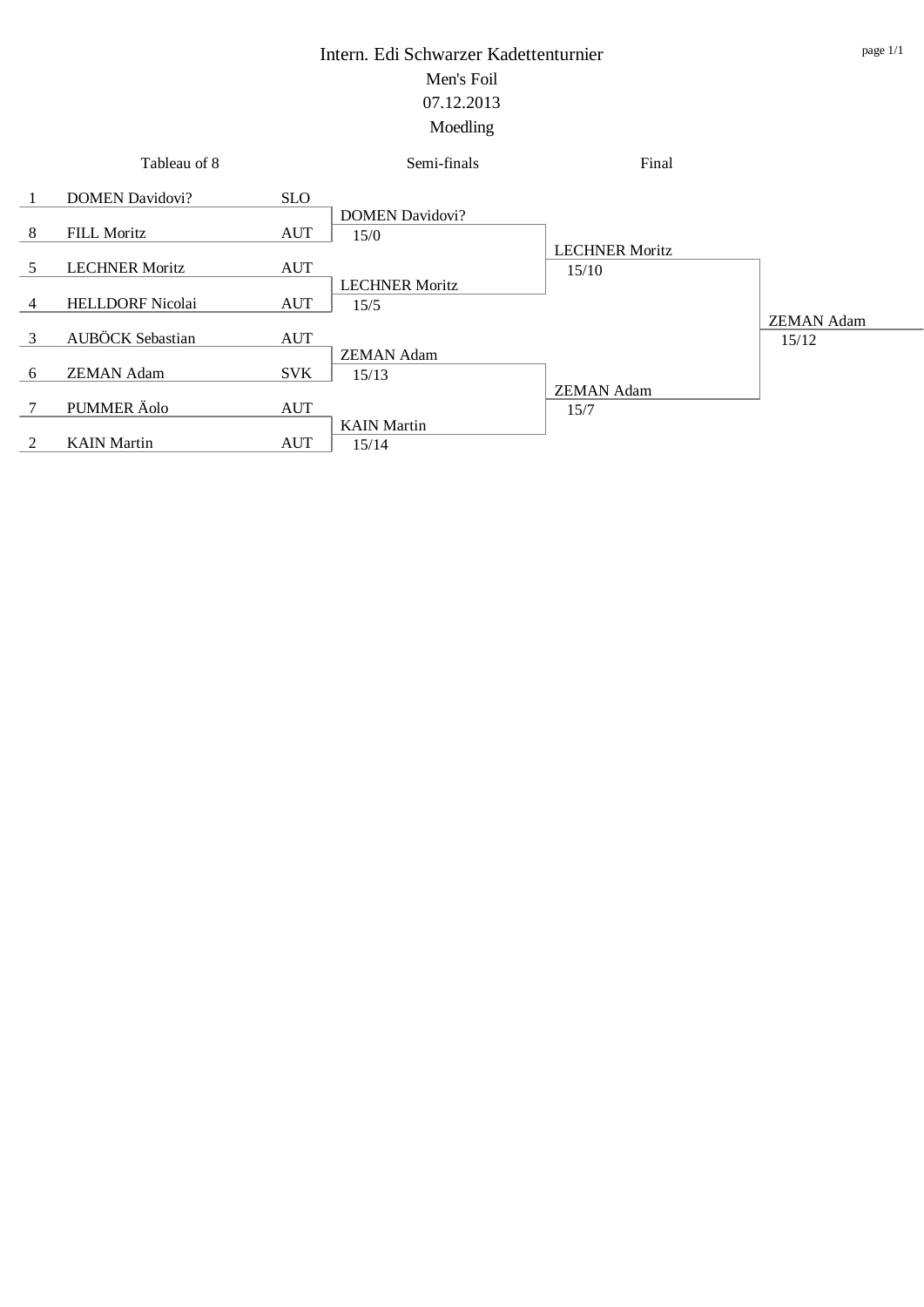# Overall ranking (ordered by ranking - 36 fencers)

| ranking      | name and first name        | country            | flag | club                   |
|--------------|----------------------------|--------------------|------|------------------------|
| $\mathbf{1}$ | <b>ZEMAN Adam</b>          | <b>SVK</b>         |      |                        |
| 2            | <b>LECHNER Moritz</b>      | <b>AUT</b>         |      | <b>STLFC</b>           |
| 3            | <b>DOMEN Davidovi?</b>     | <b>SLO</b>         |      | <b>DUEL TABOR</b>      |
| 3            | <b>KAIN</b> Martin         | <b>AUT</b>         |      | <b>AFCS</b>            |
| 5            | <b>AUBÖCK</b> Sebastian    | <b>AUT</b>         |      | <b>FUM</b>             |
| 6            | <b>HELLDORF Nicolai</b>    | <b>AUT</b>         |      | <b>FUK</b>             |
| 7            | PUMMER Äolo                | <b>AUT</b>         |      | ${\rm FUK}$            |
| 8            | <b>FILL Moritz</b>         | <b>AUT</b>         |      | <b>SZTK</b>            |
| 9            | <b>CHREN</b> Simon         | <b>CZE</b>         |      | <b>BOHEMIANS PRAHA</b> |
| 10           | <b>STARC Luka</b>          | <b>SLO</b>         |      | <b>DUEL TABOR</b>      |
| 11           | <b>HAULEITNER Bernhard</b> | <b>AUT</b>         |      | <b>FUK</b>             |
| 12           | <b>HRUBESCH</b> Simon      | <b>AUT</b>         |      | ${\rm FUK}$            |
| 13           | <b>GRASNEK Tobias</b>      | <b>AUT</b>         |      | <b>FUM</b>             |
| 14           | <b>TRSTENJAK Tim</b>       | <b>SLO</b>         |      | <b>DUEL TABOR</b>      |
| 15           | <b>ECKERSTORFER Simon</b>  | <b>AUT</b>         |      | <b>FCW</b>             |
| 16           | <b>LEHNER Nico Cedric</b>  | <b>AUT</b>         |      | <b>FKVOE</b>           |
| 17           | <b>FELSBERGER Tobias</b>   | <b>AUT</b>         |      | <b>SZTK</b>            |
| 18           | KAMLE GAD ALLA Karim       | $\mathop{\rm AUT}$ |      | <b>AFCS</b>            |
| 19           | <b>KRÖLL</b> Stefan        | <b>AUT</b>         |      | <b>FUK</b>             |
| 20           | HUTHMANN Erik-Elmar        | <b>AUT</b>         |      | <b>AFCS</b>            |
| 21           | <b>NEUMANN Max</b>         | <b>AUT</b>         |      | <b>FUM</b>             |
| 22           | <b>ERCHER Tarik</b>        | <b>AUT</b>         |      | <b>STLFC</b>           |
| 23           | <b>GASSER</b> Antonio      | <b>AUT</b>         |      | <b>SZTK</b>            |
| 24           | <b>MATTHA Nils</b>         | <b>AUT</b>         |      | <b>SZTK</b>            |
| 25           | <b>LEHNER Kilian</b>       | <b>AUT</b>         |      | <b>FKVOE</b>           |
| 26           | GAVIOLI-BERTOLINI Leonardo | <b>AUT</b>         |      | <b>STLFC</b>           |
| 27           | <b>SCHUHMANN Michael</b>   | <b>AUT</b>         |      | <b>STLFC</b>           |
| 28           | PANZITT Paul               | <b>AUT</b>         |      | <b>STLFC</b>           |
| 29           | NAPIORKOWSKI Natanel       | <b>AUT</b>         |      | <b>ASC</b>             |
| 30           | <b>BRÜNDL</b> Matthias     | <b>AUT</b>         |      | <b>FKVOE</b>           |
| 31           | <b>AIGNER Lorenz</b>       | <b>AUT</b>         |      | <b>FKVOE</b>           |
| 32           | <b>BAUMANN Simon</b>       | <b>AUT</b>         |      | <b>FKVOE</b>           |
| 33           | <b>KUBINGER Rene</b>       | <b>AUT</b>         |      | <b>FKVOE</b>           |
| 34           | <b>GAGER Masseo</b>        | <b>AUT</b>         |      | <b>FUM</b>             |
| 35           | ELLIOTT-HUMER Lukas        | <b>AUT</b>         |      | <b>FCW</b>             |
| 36           | <b>SCHAFFER Sebastian</b>  | AUT                |      | <b>STLFC</b>           |